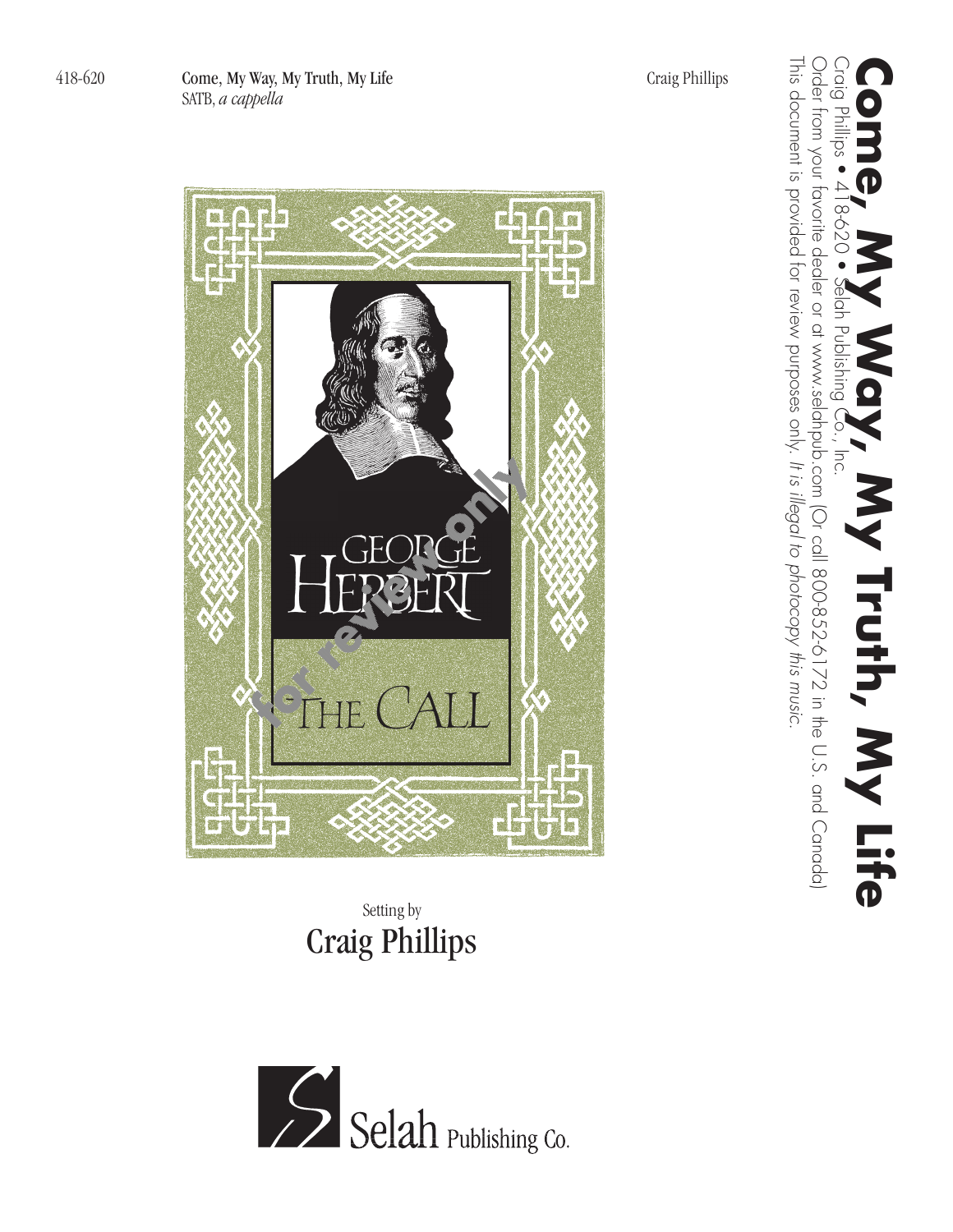$\begin{array}{|c|c|c|c|}\hline & \text{if } U & \text{if } D_{\mathcal{J}} & \text{if } U & \text{if } C \\ \hline \text{riling} & 418-620 & \text{Selch Publishing Co.}, \text{Inc.} \\ \text{coll } 800-852-6172 \text{ in the U.S.} \text{ and } \text{Canodal} \end{array}$ Order from your favorite dealer or at www.selahpub.com (Or call 800-852-6172 in the U.S. and Canada) Come, My Way, My Truth, My Life Come, My Vay, My Truth Order from your favorite dealer or at www.selahpub.com (Or

This document is provided for review purposes only. *It is illegal to photocopy this music.*

This document is provided for review purposes only. It is illegal to photocopy this music



Copyright © 2018 Selah Publishing Co., Inc. www.selahpub.com Printed in the U.S.A. on recycled paper. *It is illegal to photocopy this music.*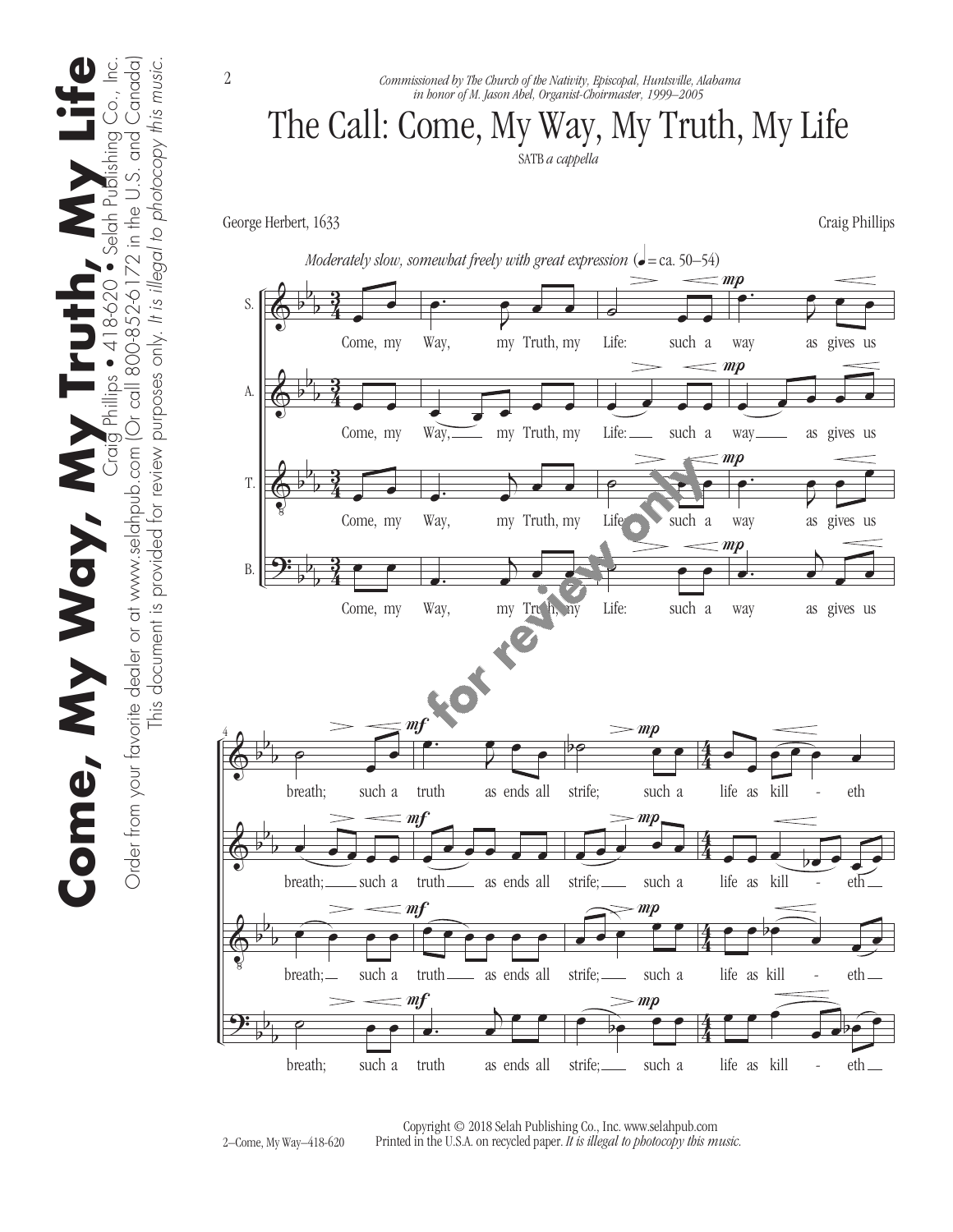

 $\sum_{i=1}^{n}$ Order from your favorite dealer or at www.selahpub.com (Or call 800-852-6172 in the U.S. and Canada) Order from your favorite dealer or at www.selahpub.com (Or call 800-852-6172 in the U.S. and Canada) **Come, My Way, Way, My Truth, My Life**  $\overline{5}$ 18-620  $\frac{Q}{T}$ **Publ** GJ  $\overline{5}$ **Truth,** D

This document is provided for review purposes only.

This document is provided for review purposes only. It is illegal to photocopy this music.

*It is illegal to photocopy this music.*